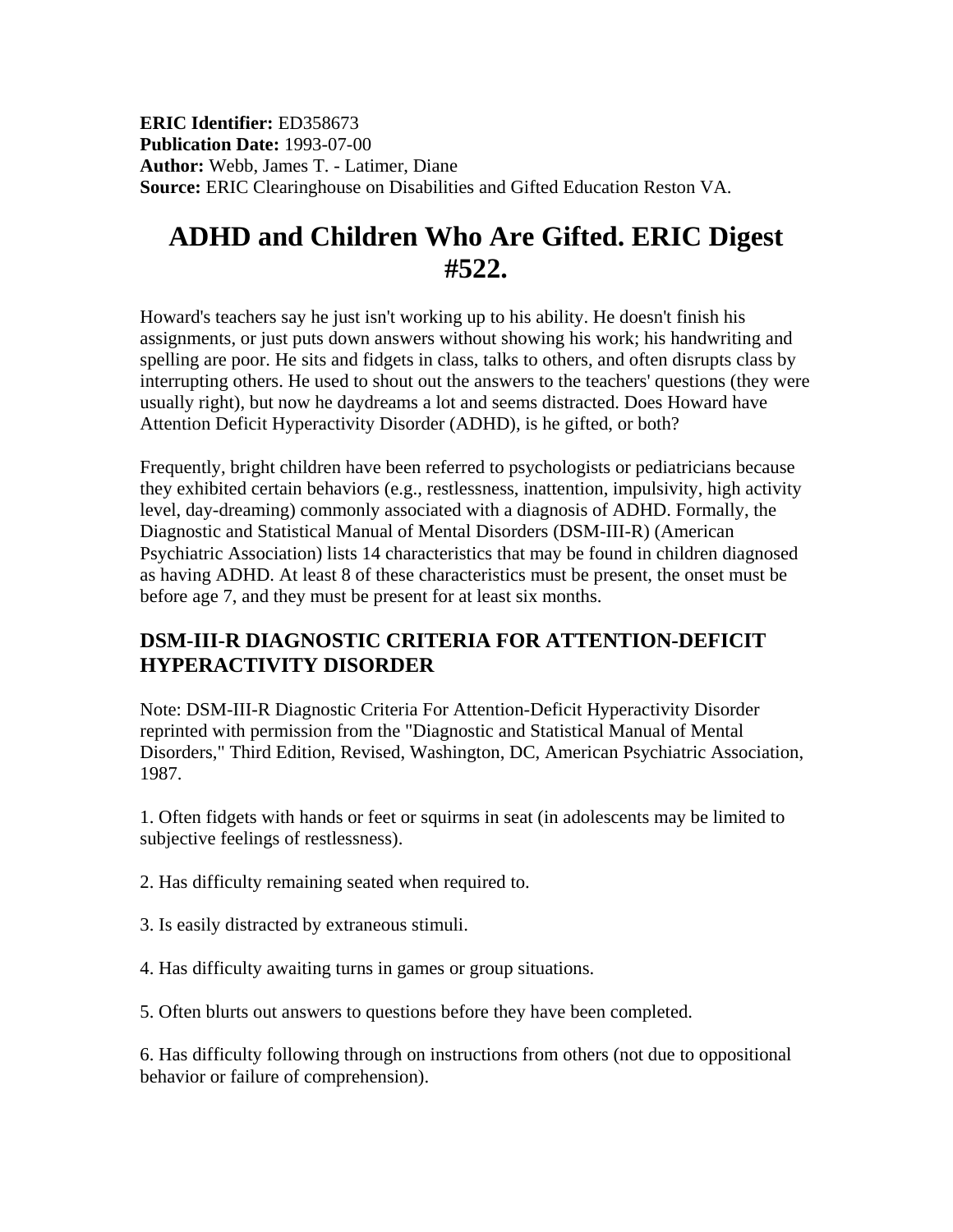7. Has difficulty sustaining attention in tasks or play activities.

8. Often shifts from one uncompleted activity to another.

9. Has difficulty playing quietly.

10. Often talks excessively.

11. Often interrupts or intrudes on others, e.g., butts into other people's games.

12. Often does not seem to listen to what is being said to him or her.

13. Often loses things necessary for tasks or activities at school or at home (e.g., toys, pencils, books).

14. Often engages in physically dangerous activities without considering possible consequences (not for the purpose of thrill-seeking), e.g., runs into street without looking.

Almost all of these behaviors, however, might be found in bright, talented, creative, gifted children. Until now, little attention has been given to the similarities and differences between the two groups, thus raising the potential for misidentification in both areas -- giftedness and ADHD.

Sometimes, professionals have diagnosed ADHD by simply listening to parent or teacher descriptions of the child's behaviors along with a brief observation of the child. Other times, brief screening questionnaires are used, although these questionnaires only quantify the parents' or teachers' descriptions of the behaviors (Parker, 1992). Children who are fortunate enough to have a thorough physical evaluation (which includes screening for allergies and other metabolic disorders) and extensive psychological evaluations, which include assessment of intelligence, achievement, and emotional status, have a better chance of being accurately identified. A child may be gifted and have ADHD. Without a thorough professional evaluation, it is difficult to tell.

## **HOW CAN PARENTS OR TEACHERS DISTINGUISH BETWEEN ADHD AND GIFTEDNESS?**

Seeing the difference between behaviors that are sometimes associated with giftedness but also characteristic of ADHD is not easy, as the following parallel lists show.

#### BEHAVIORS ASSOCIATED WITH ADHD (BARKLEY, 1990)

- 1. Poorly sustained attention in almost all situations
- 2. Diminished persistence on tasks not having immediate consequences
- 3. Impulsivity, poor delay of gratification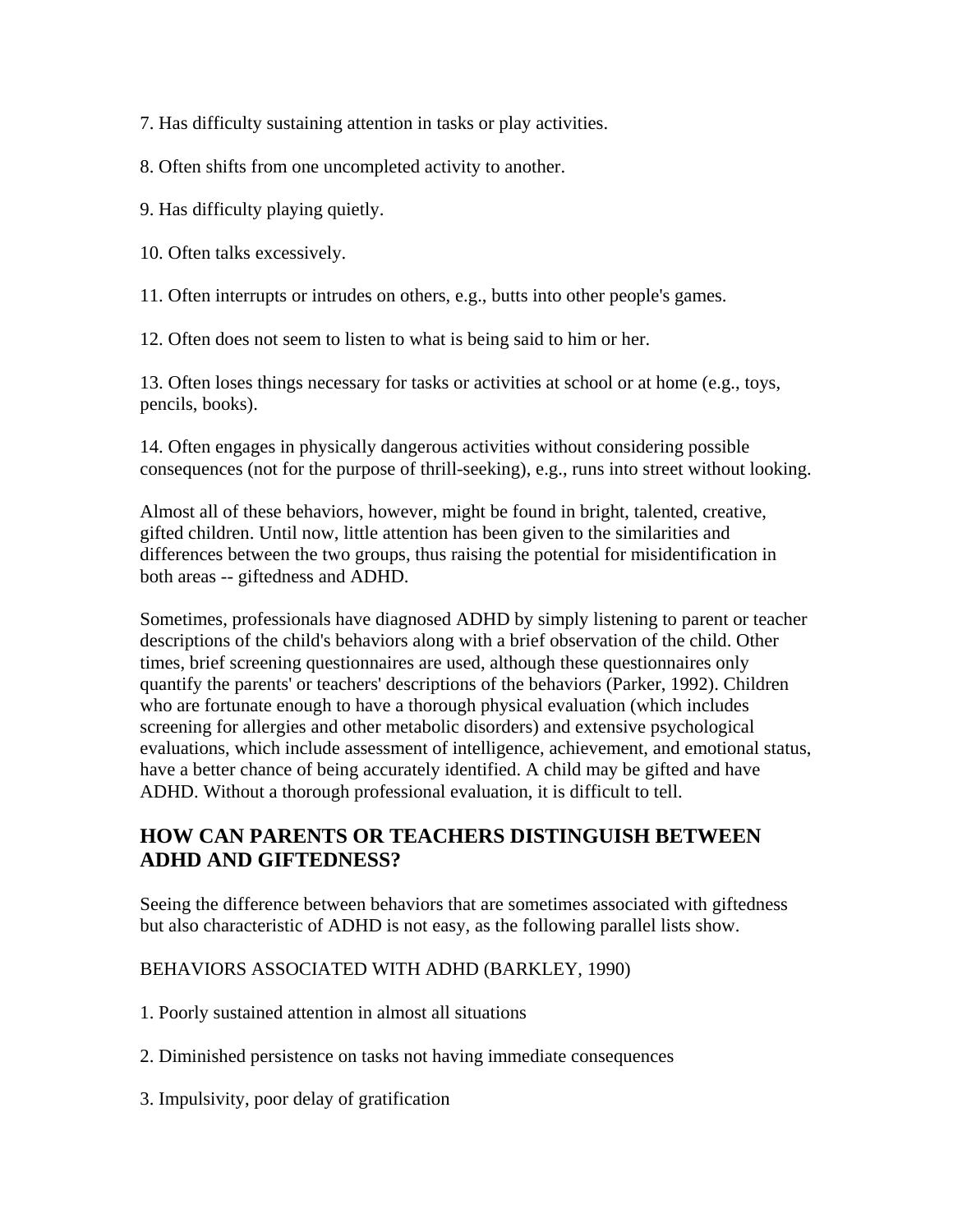- 4. Impaired adherence to commands to regulate or inhibit behavior in social contexts
- 5. More active, restless than normal children
- 6. Difficulty adhering to rules and regulations

#### BEHAVIORS ASSOCIATED WITH GIFTEDNESS (WEBB, 1993)

- 1. Poor attention, boredom, daydreaming in specific situations
- 2. Low tolerance for persistence on tasks that seem irrelevant
- 3. Judgment lags behind development of intellect
- 4. Intensity may lead to power struggles with authorities
- 5. High activity level; may need less sleep
- 6. Questions rules, customs and traditions

## **CONSIDER THE SITUATION AND SETTING**

It is important to examine the situations in which a child's behaviors are problematic. Gifted children typically do not exhibit problems in all situations. For example, they may be seen as ADHD-like by one classroom teacher, but not by another; or they may be seen as ADHD at school, but not by the scout leader or music teacher. Close examination of the troublesome situation generally reveals other factors which are prompting the problem behaviors. By contrast, children with ADHD typically exhibit the problem behaviors in virtually all settings "including at home and at school" though the extent of their problem behaviors may fluctuate significantly from setting to setting (Barkley, 1990), depending largely on the structure of that situation. That is, the behaviors exist in all settings, but are more of a problem in some settings than in others.

In the classroom, a gifted child's perceived inability to stay on task is likely to be related to boredom, curriculum, mismatched learning style, or other environmental factors. Gifted children may spend from one-fourth to one-half of their regular classroom time waiting for others to catch up -- even more if they are in a heterogeneously grouped class. Their specific level of academic achievement is often two to four grade levels above their actual grade placement. Such children often respond to non-challenging or slow-moving classroom situations by "off-task" behavior, disruptions, or other attempts at selfamusement. This use of extra time is often the cause of the referral for an ADHD evaluation.

Hyperactive is a word often used to describe gifted children as well as children with ADHD. As with attention span, children with ADHD have a high activity level, but this activity level is often found across situations (Barkley, 1990). A large proportion of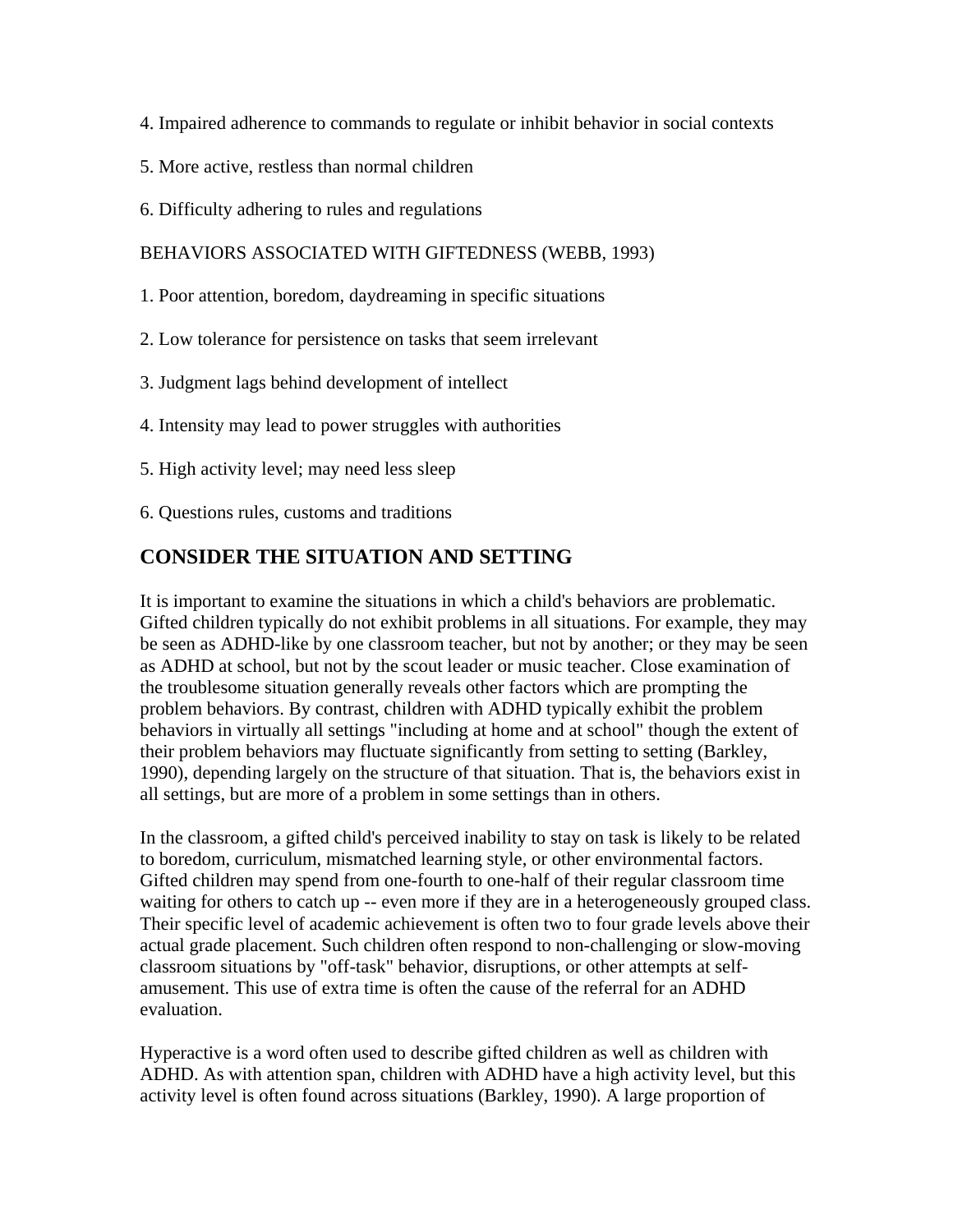gifted children are highly active too. As many as one-fourth may require less sleep; however, their activity is generally focused and directed (Clark, 1992; Webb, Meckstroth, & Tolan, 1982), in contrast to the behavior of children with ADHD. The intensity of gifted children's concentration often permits them to spend long periods of time and much energy focusing on whatever truly interests them. Their specific interests may not coincide, however, with the desires and expectations of teachers or parents.

While the child who is hyperactive has a very brief attention span in virtually every situation (usually except for television or computer games), children who are gifted can concentrate comfortably for long periods on tasks that interest them, and do not require immediate completion of those tasks or immediate consequences. The activities of children with ADHD tend to be both continual and random; the gifted child's activity usually is episodic and directed to specific goals.

While difficulties and adherence to rules and regulations has only begun to be accepted as a sign of ADHD (Barkley, 1990), gifted children may actively question rules, customs and traditions, sometimes creating complex rules which they expect others to respect or obey. Some engage in power struggles. These behaviors can cause discomfort for parents, teachers, and peers.

One characteristic of ADHD that does not have a counterpart in children who are gifted is variability of task performance. In almost every setting, children with ADHD tend to be highly inconsistent in the quality of their performance (i.e., grades, chores) and the amount of time used to accomplish tasks (Barkley, 1990). Children who are gifted routinely maintain consistent efforts and high grades in classes when they like the teacher and are intellectually challenged, although they may resist some aspects of the work, particularly repetition of tasks perceived as dull. Some gifted children may become intensely focused and determined (an aspect of their intensity) to produce a product that meets their self-imposed standards.

## **WHAT TEACHERS AND PARENTS CAN DO**

Determining whether a child has ADHD can be particularly difficult when that child is also gifted. The use of many instruments, including intelligence tests administered by qualified professionals, achievement and personality tests, as well as parent and teacher rating scales, can help the professional determine the subtle differences between ADHD and giftedness. Individual evaluation allows the professional to establish maximum rapport with the child to get the best effort on the tests. Since the test situation is constant, it is possible to make better comparisons among children. Portions of the intellectual and achievement tests will reveal attention problems or learning disabilities, whereas personality tests are designed to show whether emotional problems (e.g., depression or anxiety) could be causing the problem behaviors. Evaluation should be followed by appropriate curricular and instructional modifications that account for advanced knowledge, diverse learning styles, and various types of intelligence.